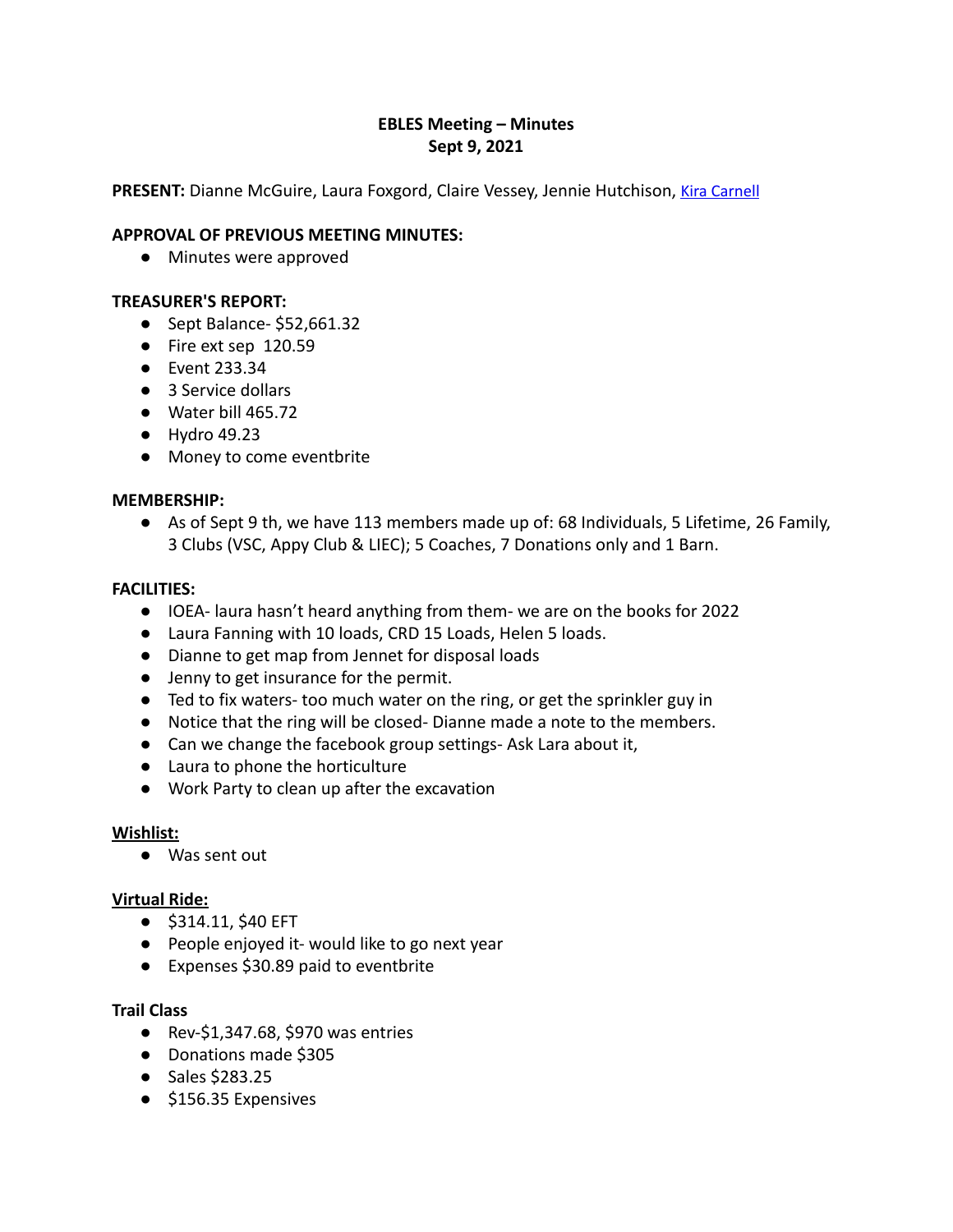● \$54 Expensives

#### **Silent Auctions**

- Buckers fields with
- Lesley James- Sponsors prizes- Equine Massage
- Colin- Yes will give gift certificates
- GLynis to take to her suppliers
- Andreka and Jenny to organise
- End of Oct- Early Nov
- Victoria Saddlery to talk about the suppliers
- Ingerty- reached their Donations limit for the year
- Maybe get a farrier to donate
- Post on Facebook, usedvic, email
- Poster for the silent auctions- Helen

## **Checklist for next event:**

- TO be made- so events run smoothly
- Dianne to work on

#### **Bottle drive:**

- Not this year- Maybe January/ February
- Average profit \$4,000.00

## **Poker Ride:**

- No ride
- Maybe next spring

## **Liability for Juniors**

- In eventbrite- Junior signed her own
- A person signed for 3 different people

#### **Eventbrite:**

● What are options to pay? EFT, Square pay, Cash, Chq, Chimp

#### **TRAILS:**

● As far as the park goes, all the trails are open and good. A couple of trees are still down across the trail in the woods on the trail off of the field which can be stepped over

# **COMMUNICATIONS**

● Lara is on top